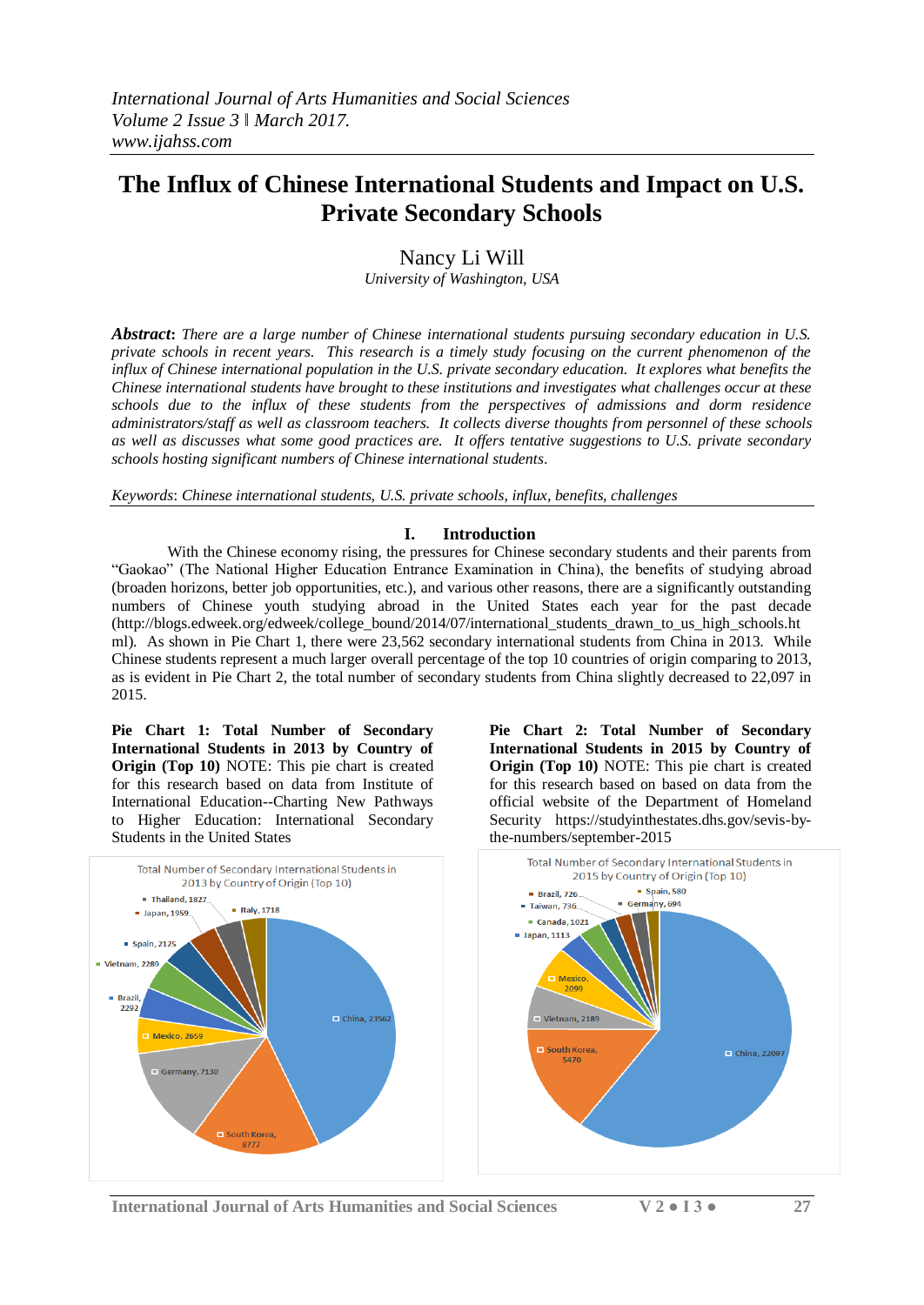Most of these Chinese international students were/are studying at the U.S. private secondary schools as Chinese parents are aiming to have their children study in higher ranking U.S. universities with their beliefs that private secondary schools could better prepare their children for that path private secondary schools could better prepare their children for that path (http://www.npr.org/sections/codeswitch/2016/01/26/464427108/in-california-a-growing-group-of-chineseteens-are-coming-to-american-high-schoo), despite private schools being far pricier than public schools (http://www.moneycrashers.com/private-vs-public-school-cost-comparison/). Also, there are more visa restrictions for international students seeking to study at public secondary schools as they must limit the length of their stay to one year and also pay the full cost of attending public school as well (https://travel.state.gov /content/visas/en/study-exchange/student/foreign-students-in-public-schools.html).

As stated in the abstract, this research emphasizes the phenomenon of the influx of Chinese international population in U.S. private secondary institutions. It is an ongoing research project and there are two phases that have been completed at this point. In the first phase, the research focuses on four private boarding institutions from four different regions in the U.S.: the Northwest, Midwest, Northeast, and Southeast (shown in Table 1.). In this phase, I, the researcher, was able to collect data from some admissions administrators/staff from all four of these schools (Table 2) as well as the dorm residence administrators/staff from three out of four schools (Table 3). In the second phase, the research was extended to include one more private boarding school located in the U.S. northeast region (Table 1.). The researcher was able to reach out to the Academic Dean at this school in addition to some teachers working closely with international student populations in a couple of the previous schools located in the Northwest and Midwest regions from phase one (Table 4).

| <b>Research</b><br><b>Conducted</b><br><b>Phase</b> | <b>Region of</b><br>the School<br><b>Located in</b><br>the U.S. | <b>School</b><br><b>Type</b>                                                          | <b>Total Number</b><br>of Students in<br>the School | <b>International</b><br><b>Students in the</b><br><b>School</b> | <b>Chinese</b><br><b>International</b><br><b>Students in the</b><br><b>School</b> | <b>Annual</b><br><b>Tuition</b><br>Rate              |
|-----------------------------------------------------|-----------------------------------------------------------------|---------------------------------------------------------------------------------------|-----------------------------------------------------|-----------------------------------------------------------------|-----------------------------------------------------------------------------------|------------------------------------------------------|
| Phase 1                                             | Northwest                                                       | Private,<br>Non-<br>Religious,<br>$6 - 12^{th}$ ,<br>Boarding                         | 510                                                 | $(9-12^{th})$ 72<br>(from 16<br>countries)                      | $(9-12^{th})$ 57                                                                  | \$58K                                                |
| Phase 1                                             | Midwest                                                         | Private,<br>Non-<br>Religious,<br>Pre-K- $12^{th}$ ,<br>Boarding                      | 350                                                 | $(6-12^{th})$ 82<br>(from 11)<br>countries)                     | $(6-12^{th})$ 50-55                                                               | \$47K                                                |
| Phase 1                                             | Northeast                                                       | Private,<br>Non-<br>Religious,<br>$9-12^{th}$ ,<br>Boarding                           | 430                                                 | 93                                                              | 23                                                                                | \$42K                                                |
| Phase 1                                             | Southeast                                                       | Private,<br>Previously<br>religious-<br>influenced,<br>Pre-K- $12^{th}$ ,<br>Boarding | 1,250                                               | $(7-12^{th})$ 200<br>(from 60<br>countries)                     | $(7-12^{\overline{th}})$ 95                                                       | \$55K                                                |
| Phase 2                                             | Northeast<br>2                                                  | Private,<br>Non-<br>religious, 9-<br>$12^{th}$ ,<br>Boarding                          | 150 total $9-12^{\text{th}}$<br>Grade               | 25% of 150 $(-38)$<br>students)<br>(From 10)<br>countries)      | 75% of the Int'l<br>population $(\sim$<br>28 students)                            | \$57K (plus<br><b>ESL</b><br>Program<br>fee of \$6K) |

**Table 1: School Overview (Five Private Institutions)**

## **II. Methodology**

Thus far, the two phases in this research have been utilizing qualitative semi-structured interviews. In phase one, four admissions personnel were interviewed from four private schools in four different regions (Table 2) along with three dorm personnel from three of these schools (Table 3). The researcher had previous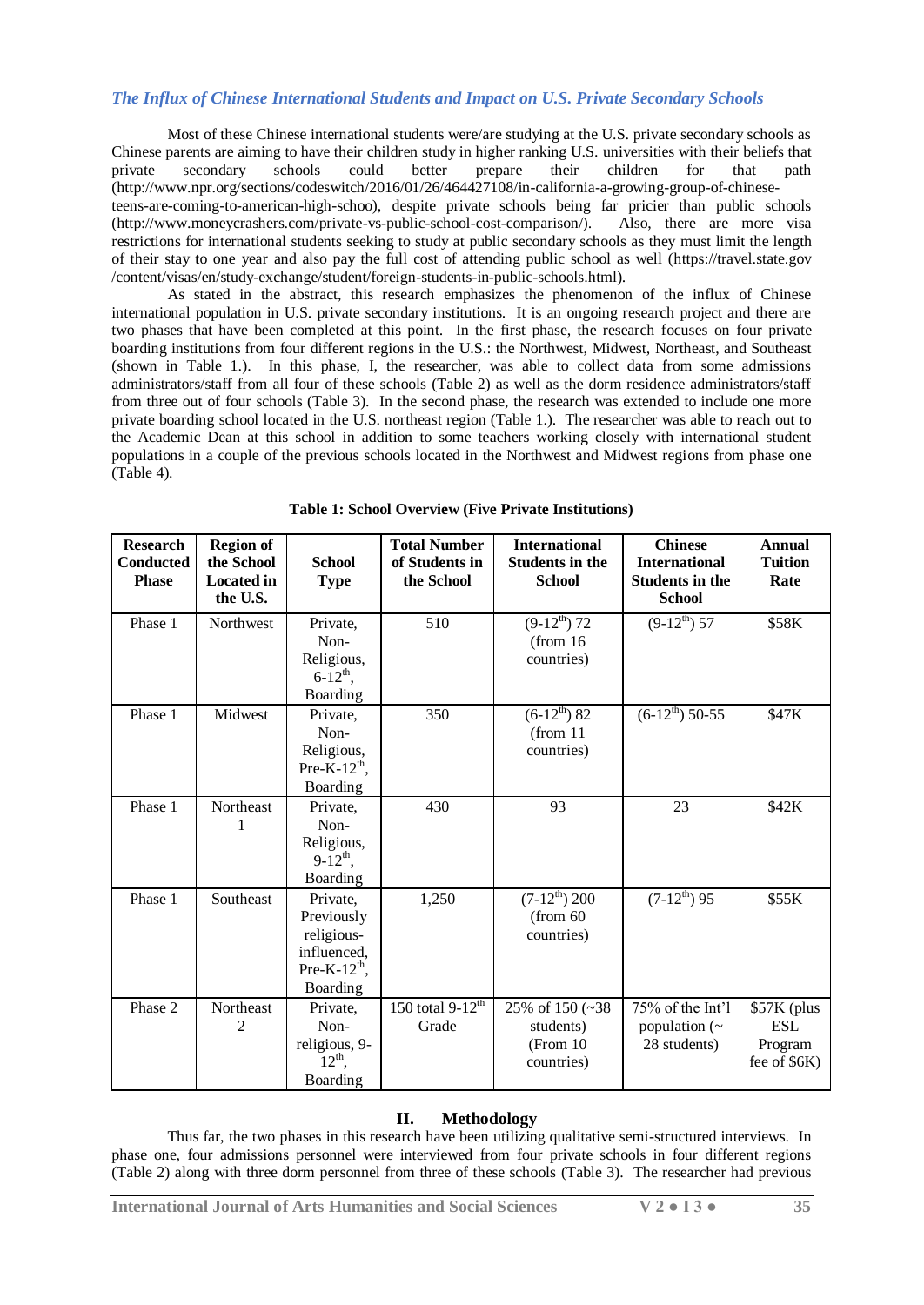# *The Influx of Chinese International Students and Impact on U.S. Private Secondary Schools*

contact with the admissions personnel from these four schools and invited them to participate in the interviews. With their help, the researcher was able to get in touch with dorm personnel in three of the four schools. The reason for choosing admissions administrators to interview is that they are the first point of contact for international students and handle international students' admissions, paperwork, and serve as a point of contact between the school and the students' families. Also, as the international students are far from their home countries and families, usually live on the school campuses, and are minors under the age of 18 (generally from  $9<sup>th</sup>$  to  $12<sup>th</sup>$  grade), the dorm staff members are in charge of their residential life and oversee international students outside of the classrooms.

Research and research procedures were approved by Human Subjects beforehand. Prior to the interviews, consent forms were signed by each interviewee to ensure that their identities would not be released. Six out of the seven interviews were conducted via phone as there was a long distance between the researcher and the schools and there was only one interview conducted in-person. Tables 2 and 3 present the demographic information of the seven interviewees in phase one, such as the job title, race, gender, and years of work experience in education as well as their institutions.

#### **Table 2: Interviewee Demographics (Admissions administrator/staff from four out of five of the listed schools in Table 1) NOTE: Interviews conducted in phase one in spring 2016**

| <b>Region of</b><br>the School<br><b>Located</b> in<br>the U.S. | Pseudonym              | <b>Job Title</b>                             | Race &<br><b>Gender</b> | <b>Years Working</b><br>in the Field of<br><b>Education</b> | <b>Years of</b><br><b>Working at</b><br><b>Current School</b> |
|-----------------------------------------------------------------|------------------------|----------------------------------------------|-------------------------|-------------------------------------------------------------|---------------------------------------------------------------|
| Northwest                                                       | James<br>(in-person)   | Internation<br>al<br>admissions<br>advisor   | White<br>Male           | <b>Starting late</b><br>90's                                | 8 years (starting<br>in 2008)                                 |
| Midwest                                                         | Melissa<br>(via phone) | Director of<br>Upper<br>School<br>Admissions | White<br>Female         | 12 years                                                    | 2 years                                                       |
| Northeast                                                       | Rosina<br>(via phone)  | Director of<br>Admissions                    | White<br>Female         | 12 years                                                    | $12^{\text{th}}$ year                                         |
| Southeast                                                       | Jacob<br>(via phone)   | Dean of<br>Admissions                        | White<br>Male           | 18 years                                                    | 2.5 years                                                     |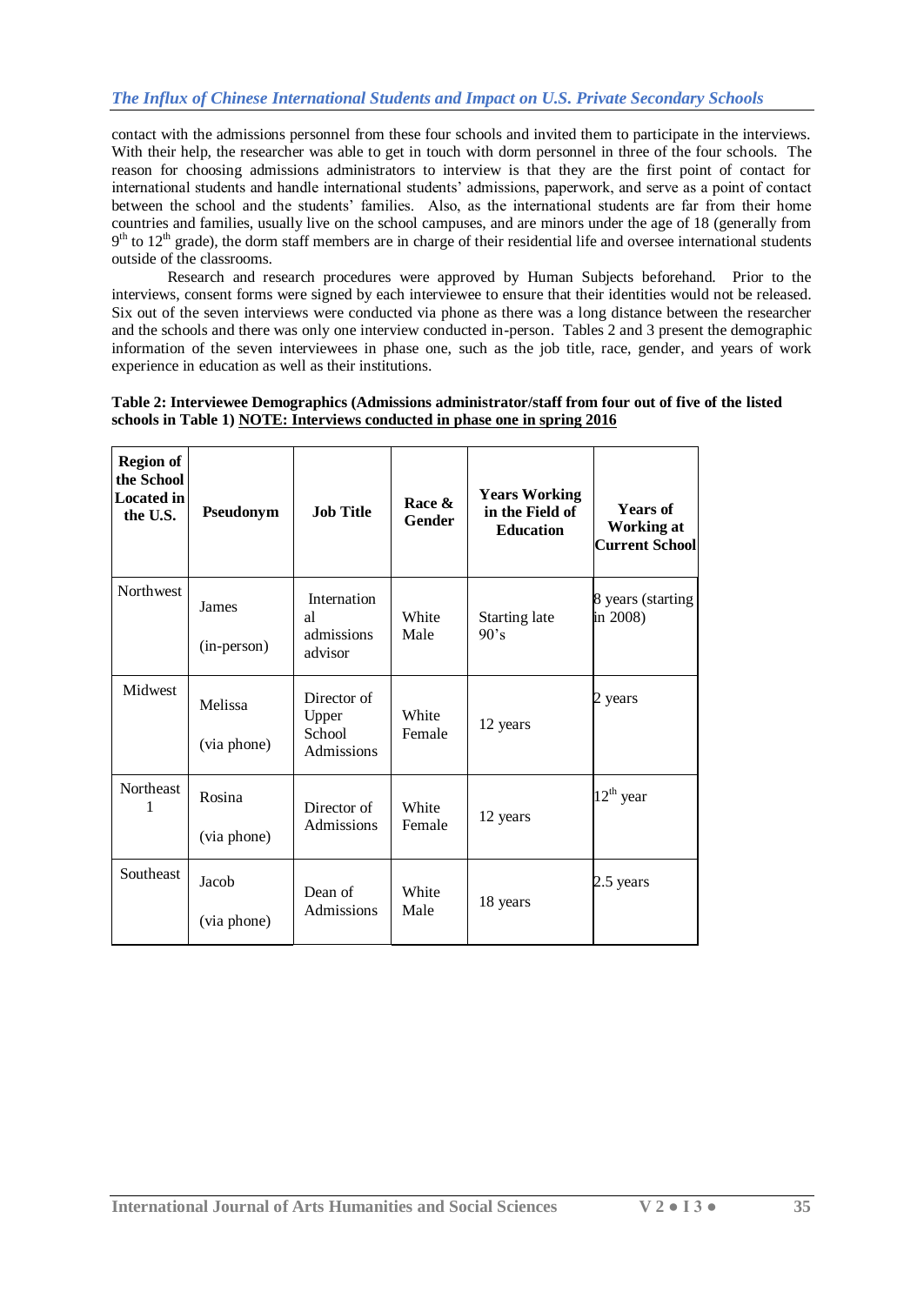**Table 3: Interviewee Demographics (Dorm administrator/staff from three out of five of the listed schools in Table 1) NOTE: Interviews conducted in phase one in spring 2016**

| <b>Region of</b><br>the School<br><b>Located</b> in<br>the U.S. | Pseudonym<br>of the<br><b>Teacher</b> | <b>Job Title</b>                   | Race &<br>Gender | <b>Years Working</b><br>in the Field of<br><b>Education</b> | <b>Years of</b><br>Working at<br><b>Current School</b> |
|-----------------------------------------------------------------|---------------------------------------|------------------------------------|------------------|-------------------------------------------------------------|--------------------------------------------------------|
| Northwest                                                       | Rachael<br>(via phone)                | Residential<br>Coordinator         | Asian<br>Female  | 4 years                                                     | 1 year                                                 |
| Midwest                                                         | Sam<br>(via phone)                    | Director of<br>Residential<br>Life | White<br>Male    | 16 years                                                    | 3 years                                                |
| Northeast                                                       | Natalie<br>(via phone)                | Director of<br>Residential<br>Life | White<br>Female  | 15 years                                                    | 1 year                                                 |

In order to get broader views and better understand the impact of the influx of Chinese international students, phase two of the research aimed to interview some teachers who work with international students closely in the classrooms from the four aforementioned schools. However, there were only a total of six teachers from two (Northwest & Midwest) of the four previous institutions who responded and agreed to be interviewed. Fortunately, there is an academic administrator who is also a teacher from another private secondary school (not one of the four discussed in phase one) in the Northeast region (referred to as Northeast 2 in Tables 1  $\&$  4) who agreed to be interviewed. Therefore, there were a total of seven teachers from three different private schools in three different regions interviewed. Table 4 shows race, gender, subjects and grade levels taught, years of teaching experience, as well as years taught at their current institutions, and some statistics of the student numbers in their classroom. Combining phases one and two, up to this point, there are total five private schools that this study has been able to reach out to (refer to Table 1).

| Table 4: Interviewee Demographics (6 Teacher from three out of five of the listed schools in Table 1) |  |
|-------------------------------------------------------------------------------------------------------|--|
| NOTE: Interviews conducted in phase two in summer 2016                                                |  |

| <b>Region of</b><br>the School<br>in the U.S. | Pseudonym<br>of the<br><b>Teacher</b> | Race &<br><b>Gender</b>                                           | Subject & Grade<br><b>Level Taught</b>                                                    | <b>Years of</b><br><b>Teaching</b><br><b>Experience</b><br>& No. of<br><b>Years at</b><br><b>Current</b><br><b>School</b> | Average<br>No. of<br><b>Students</b><br>per<br><b>Class</b> | Average<br>No. of<br>Int'l<br><b>Students</b><br>per<br><b>Class</b> | Average<br>No. of<br><b>Chinese</b><br><b>Students</b><br>per<br><b>Class</b> |
|-----------------------------------------------|---------------------------------------|-------------------------------------------------------------------|-------------------------------------------------------------------------------------------|---------------------------------------------------------------------------------------------------------------------------|-------------------------------------------------------------|----------------------------------------------------------------------|-------------------------------------------------------------------------------|
| Northwest                                     | Valerie<br>(via<br>phone)             | White<br>Female<br>(moved<br>to the<br>U.S. at a<br>young<br>age) | $11th$ Grade:<br>Humanities (all<br>students);<br>$9-10^{th}$ Grades:<br>Humanities (ESL) | 14 years;<br>$6th$ year                                                                                                   | $15 - 20$<br><b>Students</b>                                | $15%$ of<br>total<br>students                                        | 75% of<br>Int <sup>1</sup><br><b>Students</b>                                 |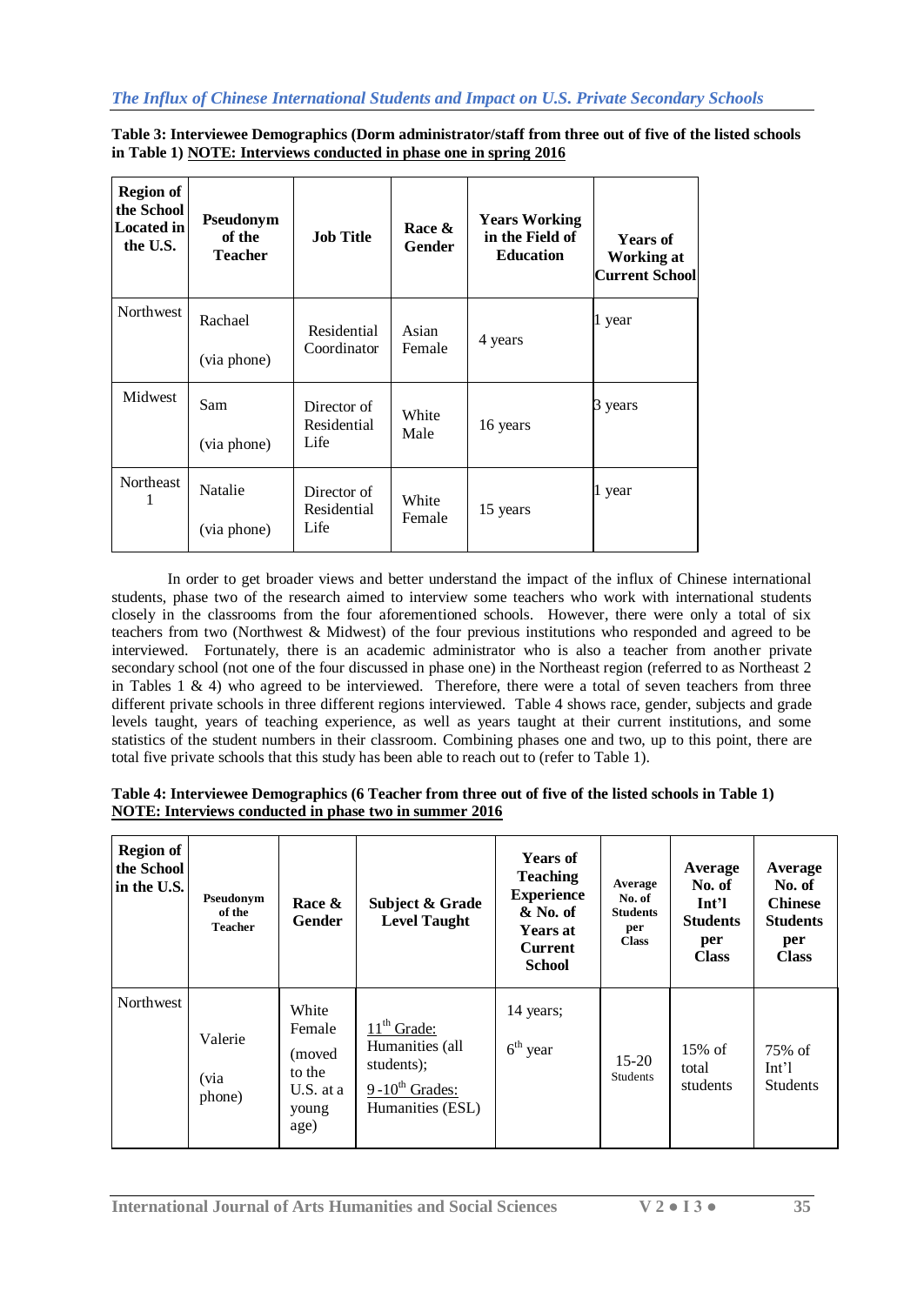# *The Influx of Chinese International Students and Impact on U.S. Private Secondary Schools*

| Northwest   | David<br>(via<br>phone)  | White<br>Male                                                     | $11th$ Grade:<br>Humanities;<br>Social Science;<br>Comparative<br>literature                                                                         | 8 Years;<br>$8th$ year                                                                | $15 - 20$<br><b>Students</b> | $9-10^{th}$ : 0<br>$11^{th}$ : 1-2<br>$12^{th}$ : 4-5                  | 90% of<br>Int'l<br><b>Students</b>            |
|-------------|--------------------------|-------------------------------------------------------------------|------------------------------------------------------------------------------------------------------------------------------------------------------|---------------------------------------------------------------------------------------|------------------------------|------------------------------------------------------------------------|-----------------------------------------------|
| Northwest   | Steven<br>(via<br>phone) | White<br>Male                                                     | $9-12^{th}$ Grades:<br>Theater;<br>11 <sup>th</sup> Grade: Social<br>Studies; History<br>Literature;<br>$12^{th}$ Grade: Law &<br>Society (Elective) | 20 years;<br>17 years                                                                 | $15 - 20$<br>students        | $2-3$ Int'l<br>students<br>in<br>average;<br>6 in the<br>given<br>year | $80% -$<br>85% of<br>Int'l<br><b>Students</b> |
| Midwest     | James<br>(via<br>phone)  | White<br>Male                                                     | $9-10^{th}$ Grades:<br>Intermediate<br>American Studies;<br>$11-12^{th}$ Grades:<br>Social Science;<br>American<br>Government;<br>Economy; Ethics    | 47 Years;<br>$7th$ Year                                                               | 10<br>students               | 50% of<br>total<br>students                                            | 90% of<br>Int'l<br><b>Students</b>            |
| Midwest     | Grant<br>(via<br>phone)  | White<br>Male                                                     | 9 <sup>th</sup> Grade: World<br>Literature;<br>$11th$ Grade:<br>American Lit;<br>Senior seminar:<br>English                                          | $12^{th}$ year;<br>$4th$ year                                                         | $10-12$<br>students          | 50% of<br>total<br>students                                            | 75-90%<br>of Int'l<br><b>Students</b>         |
| Midwest     | Melody<br>(via<br>phone) | White<br>Female<br>(Moved<br>to the<br>U.S. at a<br>young<br>age) | $11-12^{th}$ : English;<br>Philosophy;<br>AP English;<br>American Lit.                                                                               | 11 years;<br>$9th$ year                                                               | $5 - 12$<br>students         | 30-40%,<br>sometimes<br>50%;<br>but 0-1 in<br>AP English,<br>at most 2 | Majority                                      |
| Northeast 2 | Sally<br>(via<br>phone)  | White<br>Female                                                   | Academic Dean &<br>$9-12^{th}$ Grades:<br>History                                                                                                    | 36 Years;<br>28 years<br>(also the $12^{th}$<br>year as<br>academic<br>administrator) | $9 - 12$<br>students         | 15% of<br>total<br>students<br>$(3-4)$                                 | 75% of<br>Int'l<br>Students<br>$(2-3)$        |

# **III. Findings**

## **From Interviewing Admissions Administrator/Staff and Dorm Administrator/Staff: 1. Benefits from Chinese International Student Population**

- Financially
	- International boarding student tuition is over \$40,000 per year on average, which adds more to the school's budget as private schools are usually tuition-driven.
	- Helps the local economy as these international students shop often at local businesses, sometimes purchasing luxury products.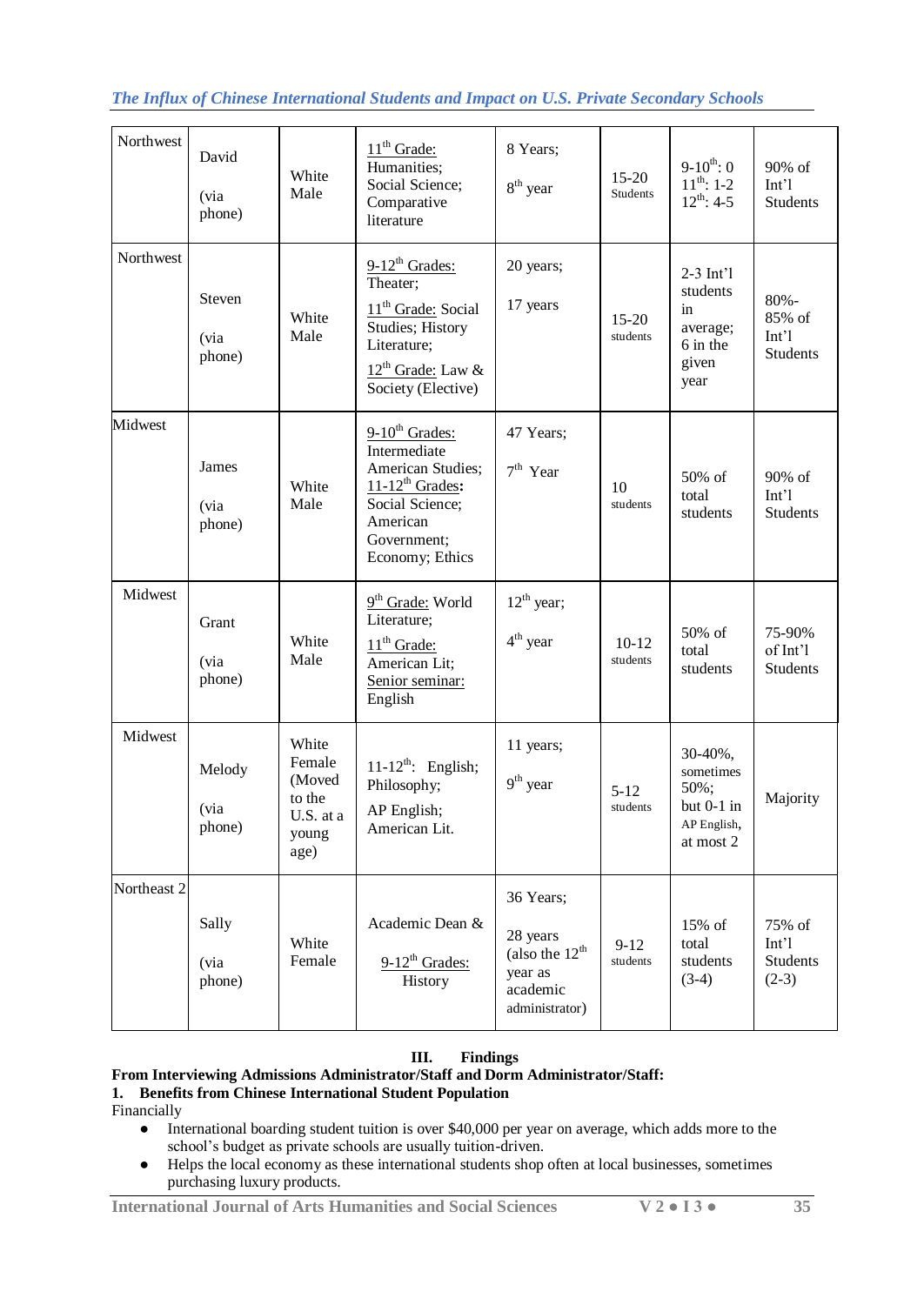Culturally

- Adds to the diversity on campus and the local community and helps promote multiculturalism and cross-cultural communication on campus and the local community.
- Encourages all student populations to become global citizens.
- Some schools have curriculum drawn from Chinese students' backgrounds.

# **2. Challenges from the Large Number of Chinese International Student Population**

Parents' Expectations:

- Excessive Chinese student populations on campuses make Chinese parents concerned that too many Chinese peers dilute the American experience. On the other hand, some American parents start to question why there are so many Chinese international students.
- Many parents pay top dollar for their children to study in the U.S. and automatically expect that their children will be able to attend an Ivy League or other top-notch university, which is not realistic.

Integration:

Chinese students feel more comfortable with other Chinese peers in the American classrooms, so they intend not to step out of their comfort zone and become "segregated", making it more difficult to integrate with the American domestic students.

Misconduct:

When it comes to misconduct, some international students typically tend to break a school's general rules. Other countries may not have particular rules, such as a dress code, being punctual, turning off the lights after dark, or social media infractions. In addition to the above, Chinese students are also sometimes caught smoking or cheating on a test/plagiarism.

Peer Pressure:

Other Asian students (from Japan, South Korea, Taiwan, etc.) feel that there is a struggle with the overwhelming Chinese culture and feel that their cultural identities are being overlooked.

Students' Hesitant to Share Anxiety & Learning Disabilities:

Some Chinese students who have anxiety and/or LD (Learning Disability) are too nervous to seek out help from the school.

**From Interviewing Classroom Teachers:** 

- **1. Benefits from Chinese International Student Population in the classrooms**
	- Eye-opening opportunities for domestic students.
	- Adds to diverse conversations with different perspectives in classroom discussions.
	- Teachers could also learn new knowledge from international students through what they share in the class or individual meetings with the teacher.
	- New ways to learn about China and Chinese culture from the Chinese international students.
- **2. Challenges for teachers in teaching and/or classrooms from the influx of the Chinese International Student Population**

Institutional "miss" perceptions:

- One teacher expressed that "international" teachers are "stigmatized" institutionally or considered "lower" as they are teaching "ESL".
- A teacher critically pointed out that some of his colleagues consider international students less academically competent.
- Another teacher boldly expressed that his institution's claim of diversity at some level is not far enough especially when speaking of integrating and engaging international students.

Plagiarism/Academic Honesty Behavior:

- Compared to other international students, Chinese students tend to have more issues with "borrowing" without citing the sources. Also, there are cases in which Chinese students copy each other's answers when doing assignments. Most teachers do not want to generalize but almost every single teacher interviewed reported such issues.
- A few teachers understand that Chinese students were taught to have "perfect" answers through memorization of "proved" sources under the Chinese education system. In the beginning of the their study in the U.S., even when Chinese students were caught with plagiarism, they did not realize the seriousness of this kind of misconduct until being educated multiple times or disciplined based on school policy.

Gender Related Study Habits/characteristics of Chinese International Students:

- Most teachers tried to not make generalizations and stress that each student is different. In fact, more than three teachers noted that Chinese female students are more motivated to learn than Chinese male students. Comparatively, Chinese male students have less self-control due to parents being far away in China and play more computer games in their spare time.
- In the beginning when first coming to the U.S., Chinese female students tend to be more "shy" than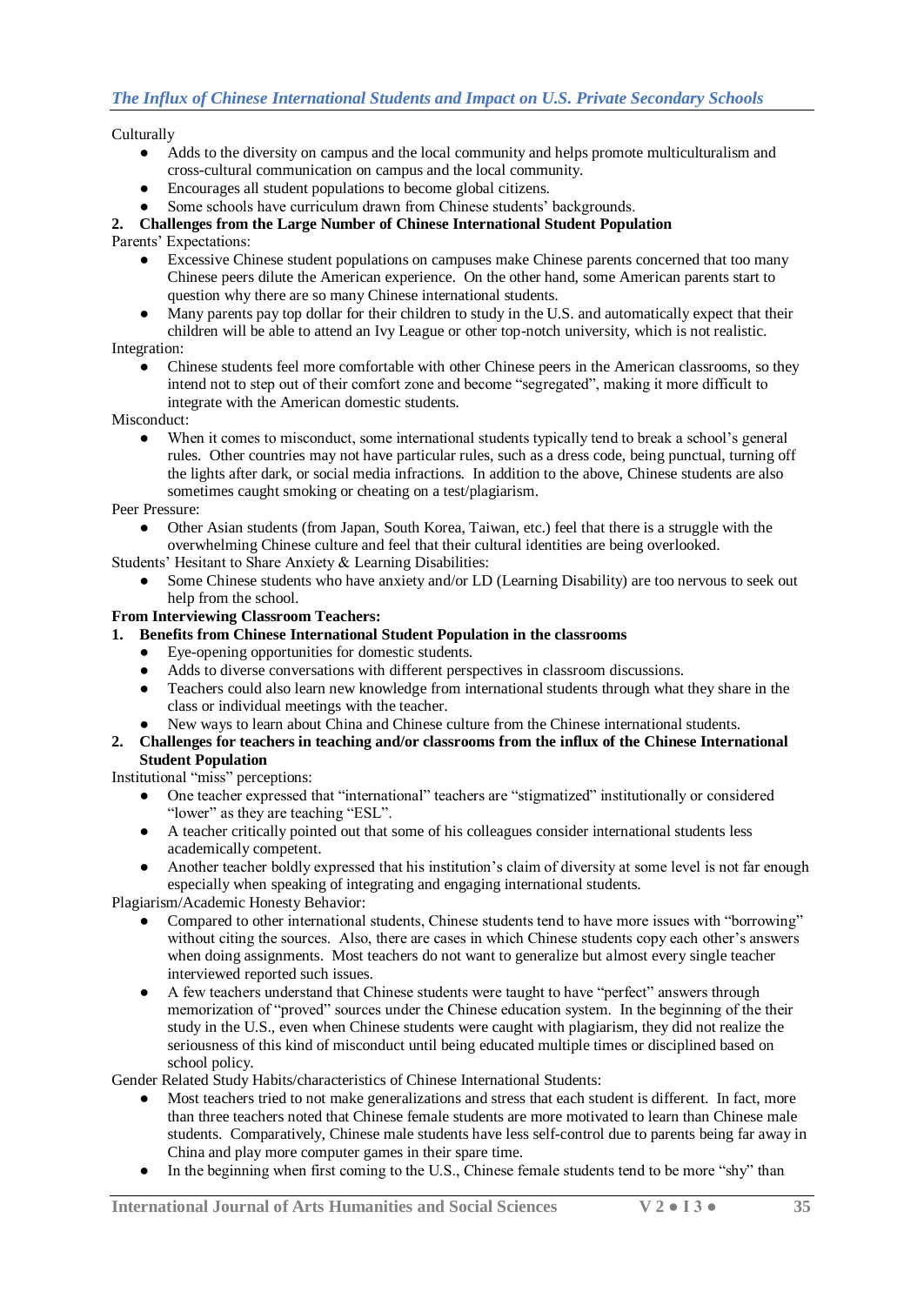Chinese boys in class discussions but very expressive in written assignments. A teacher suspects that this might relate to how girls and boys are educated differently in Chinese culture.

Different Classroom Participation/Engagement Styles of Chinese International Students:

Usually in the beginning, Chinese students seem to be quieter. They do engage with teachers, but usually non-verbally in the beginning. For example, they will look at the teacher's eyes and nod in agreement; they will constantly take notes, but will be very hesitant to share opinions verbally and voluntarily unless being called upon.

Interactions between Domestic Students and (Chinese) International Students:

Teachers usually have to group Chinese and domestic students; otherwise, international students and domestic students will just sit with people from their own culture. If there were more Chinese students in the classroom, they would tend to speak Chinese to each other.

#### **IV. Discussions and Reflection**

In this particular research, I noticed that most of the female teachers only share positive examples when asking about the challenges they face in the classrooms; in contrast, male teachers are more open to talking about challenges. There is no intent to make any gender assumptions, but it seems to be the trend when interviewing participants who are teachers.

Moreover, 90% of teachers being interviewed in this study are very conscious not to make generalized statements. They usually would add "I try not to be generalized…", "If generally speaking…", "I don't want to make a generalization…" before making claims. Additionally, almost all interviewees seems to more often refer to their colleagues' examples or examples from what they've heard but are less likely to share their own examples when discussing challenging experiences. However, when discussing positive experiences, the interviewees are more likely to share their own instances.

Besides, when interviewing administrators who are Deans or Directors, they are very careful about their wordings when answering questions. In addition, when asking the administrators that I have interviewed in the research to refer some other staff or teachers to be interviewed, most of these administrators chose either not to respond or indirectly refuse to make such a referral.

What's more, a couple of female teachers reported that they immigrated to the U.S. at a young age. One of them is more empathized and understandable of international students' challenges and situations, while the other teacher is more critical and strict with international students as she claimed that "if I can do it, you can do it." Furthermore, multiple teachers labeled ESL classes as "sheltered" courses. I was wondering what kind of implication was behind this term, which I should have clarified with them. But I was afraid my question might offend my interviewees or stop them from further sharing, so I did not seek clarification.

Additionally, the researcher's positionality is very important and I believe it is necessary to let the interviewees know what positionality the researcher is taking in order to get more authentic answers from the interview participants. For example, through contacting interviewees via email with my picture attached to the email address and with part of my name being "Chinese", a few of my interviewees assumed that I might be an "international" student myself, so they were only sharing positive experiences when discussing Chinese student related issues as they might have concerns about my feelings. Therefore, in my later interviews, I had to clarify that I am not an international student but an immigrant from China and emphasize that I appreciate if they could be critical when discussing related issues despite the fact that I was from China.

Last but not least, building rapport with interviewees is very essential and it is important to ensure interviewees that the research is confidential and their personal information will not be released in order to have them feel that it is safe to share opinions.

#### **V. Limitations & Next Steps**

After analyzing and comparing all the data, I, the researcher, realized the interview participants shared more challenges than benefits of this influx, which struck me to wonder that there might be possible biases as these administrators, staff, and faculty were mostly White, monolingual, and coming from a middle class SES background. If I were to interview a more diverse pool of participants, for example, school employees who are racial minorities and/or speak another language in addition to English, I might receive different feedback. Also, if I were to interview Chinese international students and listen to their perspectives, I may better understand this phenomenon with a more holistic view. Therefore, I plan to recruit administrators, staff, and faculty who come from diverse backgrounds in the aforementioned schools as well as their Chinese international students and interview them to collect broader data for further analysis.

#### **VI. Conclusion & Tentative Suggestions**

Due to the exceeding numbers of Chinese international students in U.S. private secondary schools, most of these schools, which are well-established in Chinese markets, are trying to reduce the numbers of Chinese students and are making efforts to open new markets to recruit from other countries in order to keep the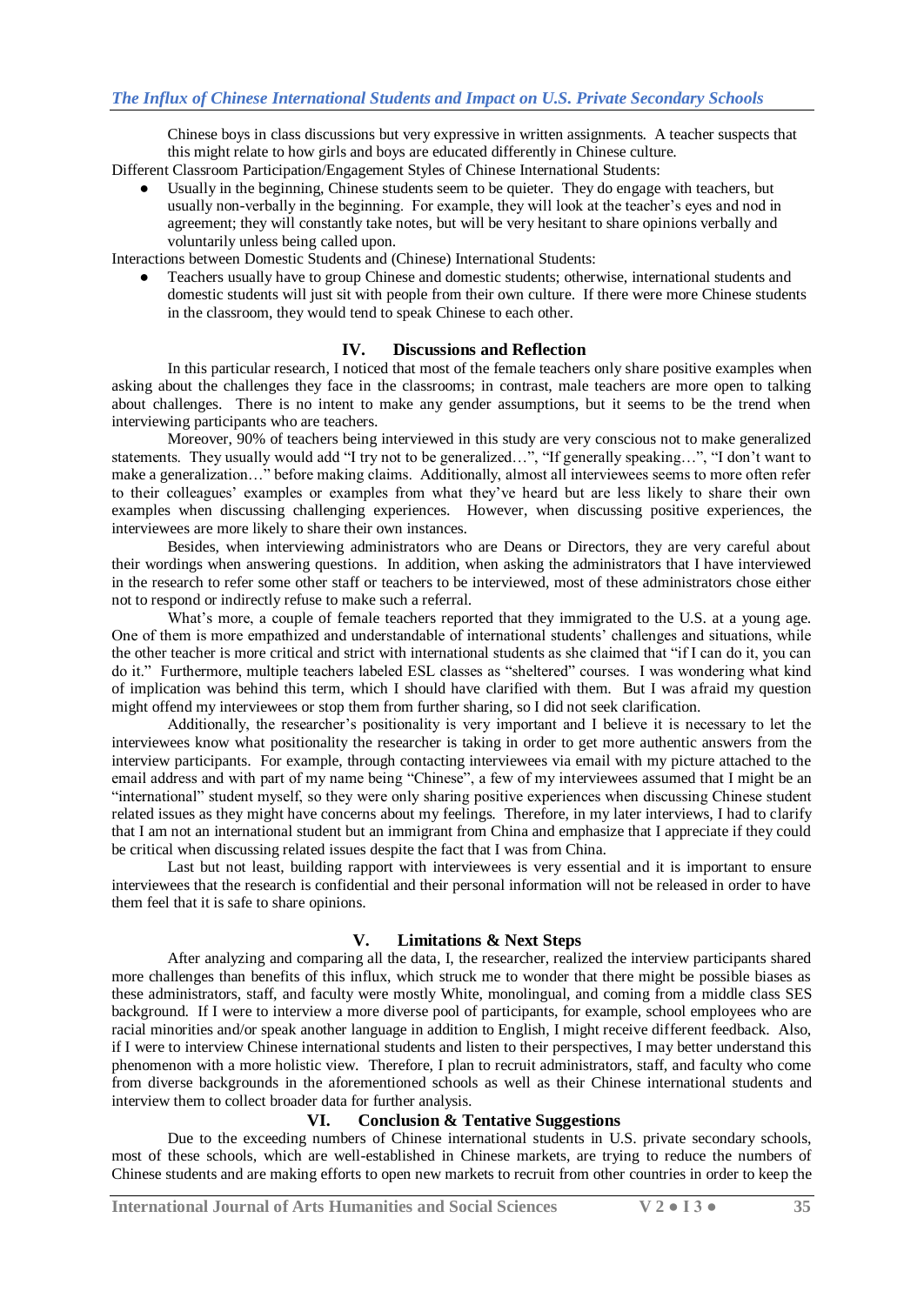international student population more diverse. Thus, this study suggests that in the upcoming years, the percentage of Chinese international students will still be more outstanding than the international populations from other countries; however, the total enrollment numbers of Chinese international students will most likely be decreasing year-by-year to a certain degree. In spite of this potential trend, with the current stage of the influx of Chinese international students in U.S. private secondary institutions, there are some tentative recommendations to offer in order to help schools better handle this phenomenon.

Towards Multicultural/Global Curriculum:

- Schools should emphasize multicultural curriculum rather than having international students adapt "purely American perspective" curriculum or separate ESL and domestic students by following different curricular, so that both international and domestic students are included in the same curriculum.
- Multicultural/global curriculum can be formal as a lesson plan or informal as instructional strategies, which means its format can be flexible. For example, teachers can have a set-up written curriculum geared towards both international and domestic students; but they can also utilize international students' experiences or perspectives as live curriculum and strive for both international and domestic students to exchange thoughts and reflect as well as compare their own and their peers' viewpoints in classrooms.

Towards the Large Number of Chinese International Students:

Admissions intentionally decreasing the numbers from mainland China and trying to recruit more international students from other countries in order to make the international population more balanced and the entire population more diverse.

Towards Integration & Engagement:

- Teachers should recognize different engaging and interactive styles of international students, especially in the beginning stage when international students enroll in American classrooms. Teachers should be patient and give international students time and space to adapt to American classroom and campus styles.
- More cultural events for both international students and domestic students to create more opportunities for them to engage with each other instead of just clubs merely seeking participation by international populations.
- Rather than forcefully having domestic and international students talk to each other, schools could develop some cultural context or discover common interests of both groups. For example, have both domestic and international students play video-games, watch popular movies, surf online and seek out certain topics, play sports together, etc.
- Inviting international students to be present at faculty meetings, to have their voices heard.
- Providing more volunteer opportunities for international students to get them more involved and recognize their accountability. For instance, encouraging international students to serve as dorm or library assistants.

Towards Common Misconduct:

- Schools should introduce academic-cultural differences at orientation and introduce school rules as well as consequences for misconduct, such as the dangers of plagiarism and the importance of citation and paraphrasing.
- Teachers in classrooms should occasionally emphasize to students that plagiarism is unacceptable and explain why the cited texts should be given credit rather than just "copying  $\&$  pasting" without indicating the sources.

If these suggestions are pursued, there might be some positive changes in the ways that international students interact with others, as well as some positive changes in student conduct and overall student life experiences. I also believe that schools are capable of achieving improved interactivity between domestic and international students as long as an effort is made to do so. This would benefit all students and the overall campus atmosphere, so schools should boost their efforts in providing an environment to students that encourages multiculturalism and inclusion of all student populations.

## **References**

- [1.] Adams, C. (2014, July 8). More International Students Want U.S. High School Diplomas, Not Just Exchanges. Retrieved August 17, 2016, fromhttp://blogs.edweek.org/edweek/college\_bound/2014/07/international\_students\_drawn\_to\_us\_high \_schools.html
- [2.] Charting New Pathways to Higher Education: International Secondary Students in the United States (Rep.). (2014, July). Retrieved August 17, 2016, from Institute of International Education website: